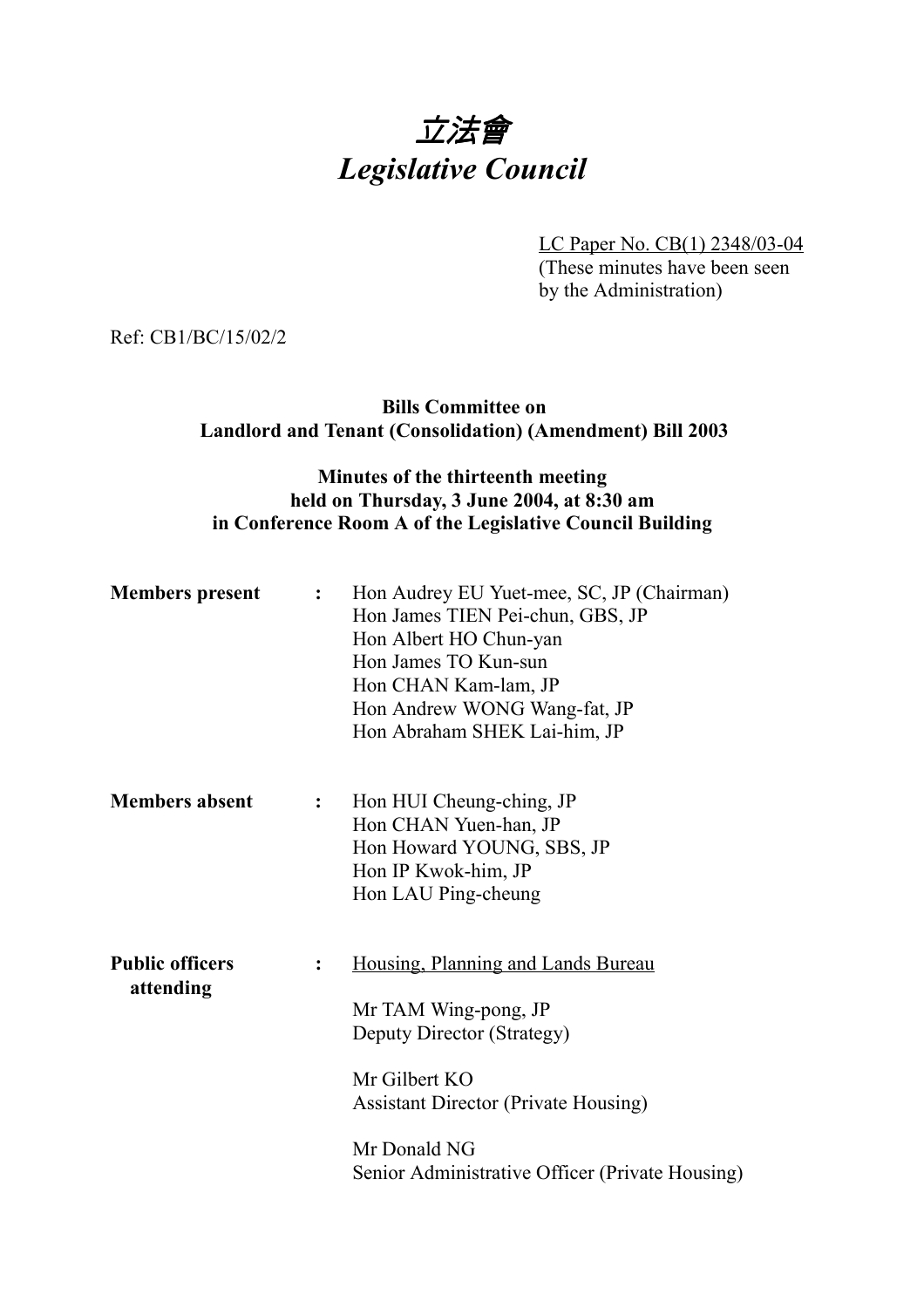|                                              |                | Department of Justice                               |
|----------------------------------------------|----------------|-----------------------------------------------------|
|                                              |                | Mr John WILSON<br><b>Consultant Counsel</b>         |
|                                              |                | Ms Carmen CHU<br><b>Senior Government Counsel</b>   |
|                                              |                | <b>Rating and Valuation Department</b>              |
|                                              |                | Mr WONG Chun-shiu, JP<br>Deputy Commissioner        |
|                                              |                | Mr LO Hing-chung<br><b>Assistant Commissioner</b>   |
|                                              |                | Mr CHAN Kwok-fan<br>Senior Rent Officer             |
| <b>Clerk in attendance</b>                   | $\ddot{\cdot}$ | Miss Becky YU<br>Chief Council Secretary (1)1       |
| <b>Staff in attendance</b>                   | $\ddot{\cdot}$ | Ms Bernice WONG<br><b>Assistant Legal Adviser 1</b> |
|                                              |                | Mrs Mary TANG<br>Senior Council Secretary (1)2      |
| I.<br><b>Meeting with the Administration</b> |                |                                                     |

| ı. | <b>Netting with the Administration</b>   |        |                                      |
|----|------------------------------------------|--------|--------------------------------------|
|    | (LC Paper No. CB(1) $2012/03-04(01)$     |        | Submission from a member of          |
|    |                                          |        | public as referred by Duty Roster    |
|    |                                          |        | Members dated 25 May 2004            |
|    |                                          |        | (Chinese version only)               |
|    | LC Paper No. CB(1) 2012/03-04(02)        | $  \,$ | List of follow-up actions arising    |
|    |                                          |        | discussion<br>the<br>from<br>$^{on}$ |
|    |                                          |        | 17 May 2004                          |
|    | LC Paper No. CB(1) $2012/03 - 04(03)$ -- |        | Administration's<br>to<br>response   |
|    |                                          |        | of LC Paper No.<br>item 2            |
|    |                                          |        | $CB(1)$ 2012/03-04(02)               |
|    | LC Paper No. CB(1) $2012/03 - 04(04)$ -- |        | Latest version of draft Committee    |
|    |                                          |        | amendments<br>(CSAs)<br>Stage        |
|    |                                          |        | proposed by the Administration       |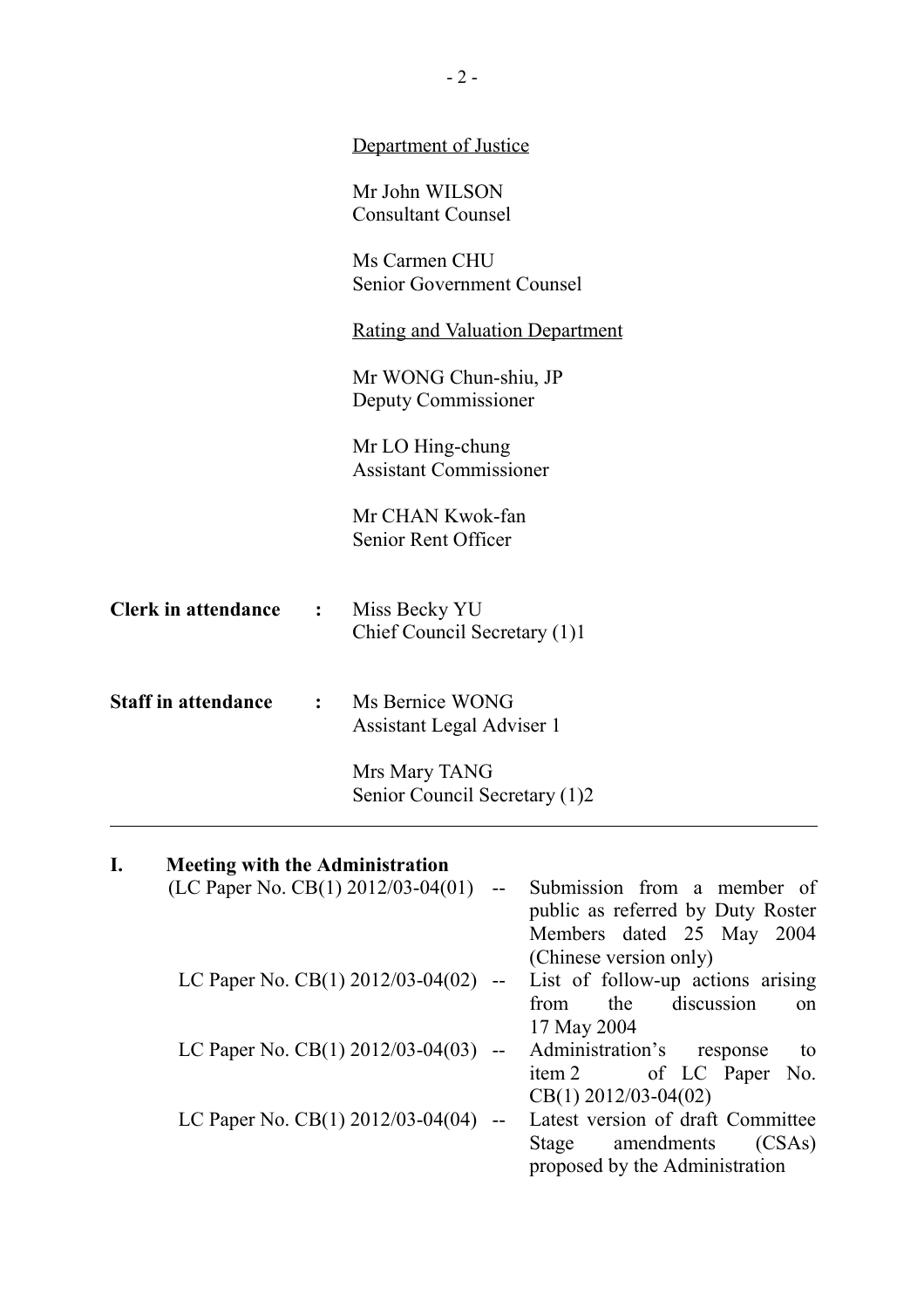| LC Paper No. CB(1) $2012/03 - 04(05)$  | Draft CSAs to be moved by          |
|----------------------------------------|------------------------------------|
|                                        | Hon Howard YOUNG                   |
| LC Paper No. CB(1) 2012/03-04(06) --   | Administration's letter to<br>the  |
|                                        | Chairman<br>regarding              |
|                                        | Hon James TIEN's proposed CSAs     |
|                                        | be<br>moved<br>by<br>to            |
|                                        | Hon Howard YOUNG                   |
| LC Paper No. CB(1) 2012/03-04(07) --   | Latest version of draft CSAs to be |
|                                        | moved by Hon Albert HO             |
| LC Paper No. CB(1) $2012/03-04(08)$ -- | Draft CSAs to be moved by          |
|                                        | Hon James TO                       |
| LC Paper No. CB(1) 2012/03-04(09) --   | Draft CSAs to be moved by          |
|                                        | Hon Fred LI                        |
| LC Paper No. CB(1) $2021/03-04(01)$ -- | Submission from a member of        |
|                                        | public as referred by Duty Roster  |
|                                        | Members dated 1 June 2004          |
|                                        | (Chinese version only))            |

The Committee deliberated (Index of proceedings attached at **Annex A**).

2. The Administration was requested to provide past court cases on the award of tenancy rights upon the death of tenants.

3. The meeting ended at 10:20 am.

Council Business Division 1 Legislative Council Secretariat 9 July 2004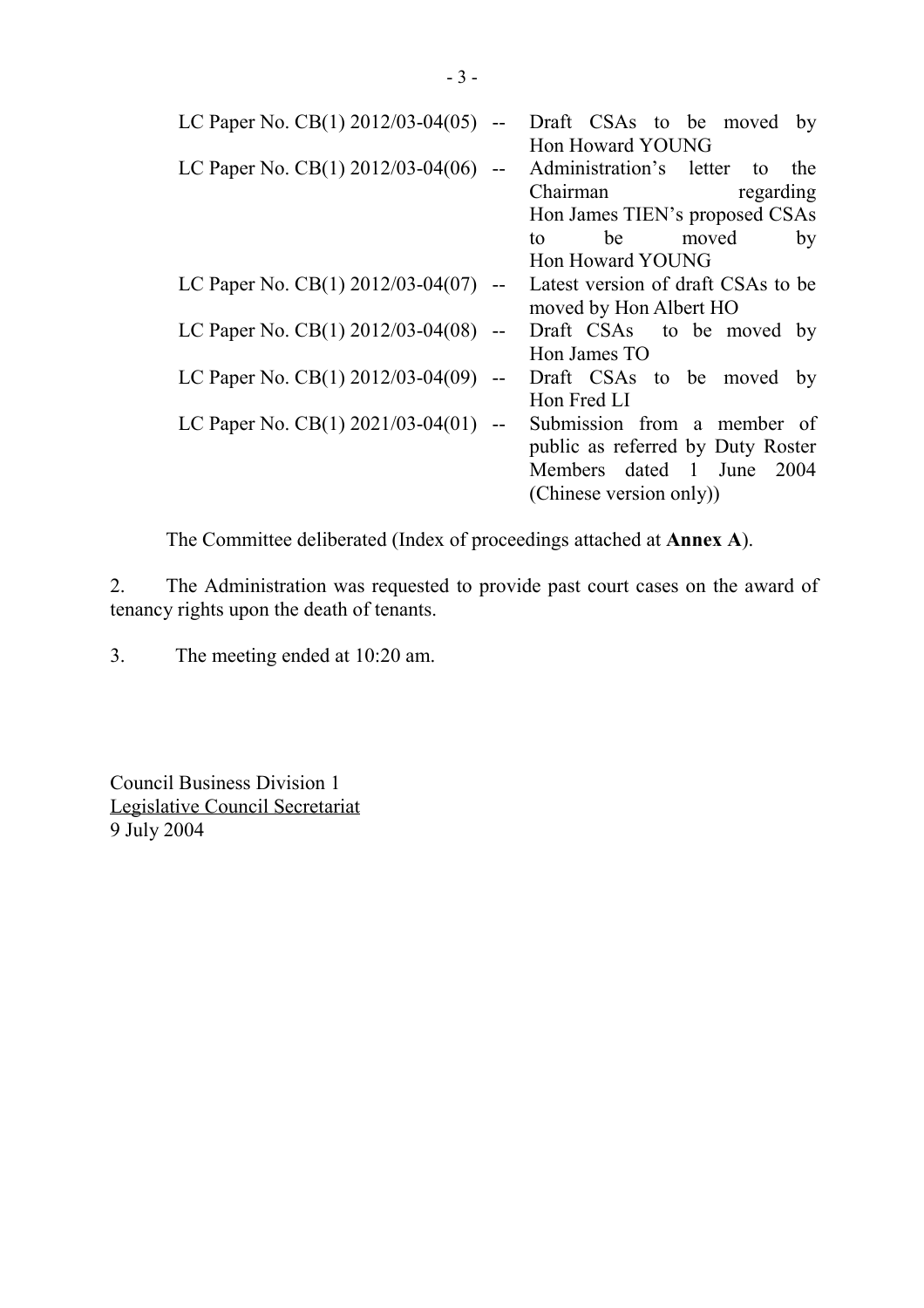## **Proceedings of the meeting of the Bills Committee on Landlord and Tenant (Consolidation) (Amendment) Bill 2003 Meeting on Thursday, 3 June 2004, at 8:30 am in Conference Room A of the Legislative Council Building**

| Time marker       | <b>Speaker</b>                    | Subject(s)                                                                                                                                                                                                                                                                                                                                                                            | <b>Action required</b> |
|-------------------|-----------------------------------|---------------------------------------------------------------------------------------------------------------------------------------------------------------------------------------------------------------------------------------------------------------------------------------------------------------------------------------------------------------------------------------|------------------------|
| $000000 - 000543$ | Chairman                          | Introductory remarks, reference to<br>submissions received<br>and<br>the<br>Administration's<br>response<br>to<br>item 2 of the list of follow-up<br>actions arising from the discussion<br>on 17 May 2004 (LC Paper Nos.<br>$CB(1)$ 2012/03-04(01), (02)<br>and<br>$(03)$ and $2021/03-04(01)$ )                                                                                     |                        |
| 000544 - 000676   | Administration                    | Explanation<br>the<br>on<br>new<br>clause $5(2A)$ which provided that<br>the term "tenancy" as referred to<br>in clause $5(1)(c)$ and (d) did not<br>include any new tenancy thereby<br>ensuring that the arrangement<br>would not be perpetual (LC Paper<br>No. CB(1) $2012/03-04(04)$                                                                                               |                        |
| 000677 - 000974   | ALA1<br>Chairman<br>Mr James TIEN | Consequential amendments might<br>be needed if the<br>Wing Hang<br>Bank, Limited (Merger) Bill was<br>passed before the amendment Bill                                                                                                                                                                                                                                                |                        |
| 000975 - 001876   | Chairman<br>Mr James TIEN         | Mr James TIEN's explanation on<br>draft<br>Committee<br>the<br><b>Stage</b><br>amendments (CSAs) to be moved<br>by Mr Howard YOUNG who was<br>out of town -<br>(a) need to retain security of<br>tenure for tenements with<br>rateable value (RV) of less<br>than \$36,000 for three more<br>years to protect low-income<br>tenants; and<br>(b) draft CSAs had yet to be<br>finalized |                        |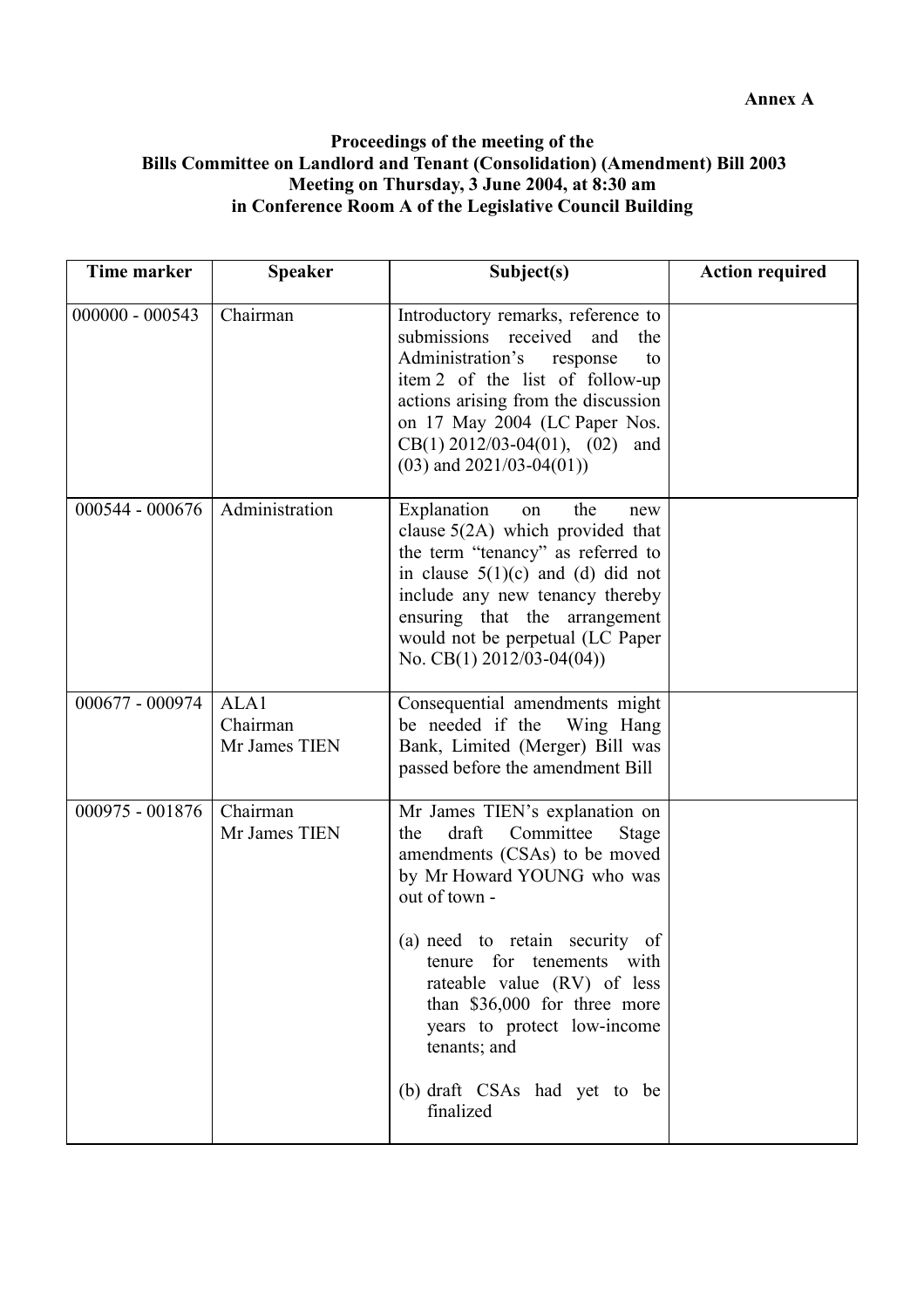| Time marker       | <b>Speaker</b>                                | Subject(s)                                                                                                                                                                                                   | <b>Action required</b> |
|-------------------|-----------------------------------------------|--------------------------------------------------------------------------------------------------------------------------------------------------------------------------------------------------------------|------------------------|
| 001877 - 002776   | Administration<br>Mr James TIEN<br>Chairman   | Administration's response -<br>(a) unable<br>to<br>comment<br><sub>on</sub><br>Mr Howard YOUNG's CSAs<br>in the absence of a finalized<br>draft;                                                             |                        |
|                   |                                               | (b) timely provision of the<br>finalized version of CSAs was<br>facilitate<br>to<br>necessary<br>consideration; and                                                                                          |                        |
|                   |                                               | (c) elaboration<br>the<br>on<br>consequences of the original<br>version of Mr YOUNG's<br>CSAs as set out in the<br>Administration's letter to the<br>Chairman (LC Paper No.<br>$CB(1)$ 2012/03-04(06))       |                        |
| 002777 - 003159   | Mr James TIEN<br>Chairman                     | Justification for Mr YOUNG's<br>$CSAs -$                                                                                                                                                                     |                        |
|                   |                                               | (a) the current CSAs differed from<br>Mr Albert HO's CSAs in that<br>the RV threshold was lower,<br>the number of tenements to be<br>covered was less and the<br>duration was limited to three<br>years; and |                        |
|                   |                                               | (b) the arrangements as proposed<br>should not be difficult to<br>implement                                                                                                                                  |                        |
| $003160 - 003745$ | Mr Abraham SHEK<br>Chairman<br>Administration | Member's request for resumption<br>of Second Reading debate on the<br>Bill on 30 June 2004                                                                                                                   |                        |
|                   |                                               | Administration's<br>intention<br>to<br>resume Second Reading debate on<br>the Bill on 30 June 2004 but need<br>to discuss members' CSAs in<br>consultation with the affected<br>parties                      |                        |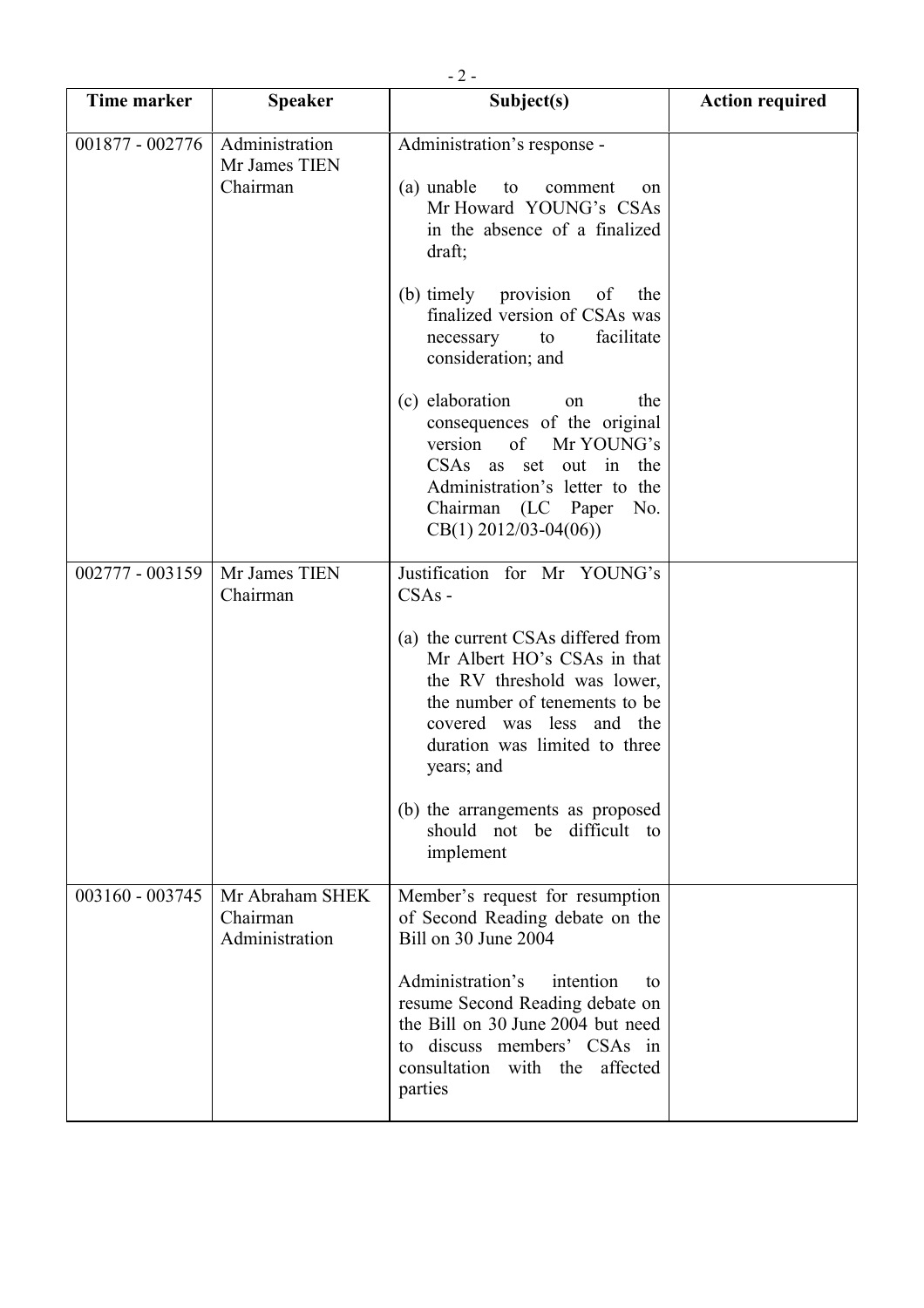| <b>Time marker</b> | <b>Speaker</b>                            | Subject(s)                                                                                                                                                                                                                                                                                                                                                                                                                                                                                                                                                                                                                                  | <b>Action required</b> |
|--------------------|-------------------------------------------|---------------------------------------------------------------------------------------------------------------------------------------------------------------------------------------------------------------------------------------------------------------------------------------------------------------------------------------------------------------------------------------------------------------------------------------------------------------------------------------------------------------------------------------------------------------------------------------------------------------------------------------------|------------------------|
| 003746 - 004149    | Mr James TO<br>Administration             | Member's comments -<br>(a) Mr YOUNG's CSAs should be<br>provided as soon as possible to<br>facilitate consideration; and<br>(b) dissatisfaction<br>the<br>over<br>Administration's<br>accusations<br>Mr YOUNG's<br>against<br>proposal which merely sought<br>to provide a longer grace<br>period for the benefit of low-<br>income tenants                                                                                                                                                                                                                                                                                                 |                        |
| 004150 - 004439    | Mr Albert HO<br>Administration            | Explanation on CSAs to be moved<br>by Mr Albert HO which were<br>meant to remove security of tenure<br>by stages and indication of support<br>for Mr YOUNG's CSAs in the<br>event that Mr HO's CSAs were<br>voted down                                                                                                                                                                                                                                                                                                                                                                                                                      |                        |
| 004440 - 004816    | Mr James TO<br>Chairman<br>Administration | Discussion<br>Administration's<br>on<br>comments on the original version<br>of Mr Howard YOUNG's CSAs<br>(circulated under LC Paper No.<br>$CB(1)$ 2012/03-04(06))<br>which<br>sought to retain the security of<br>tenure for a period of three years<br>for tenements with RV of \$36,000<br>and below but did not provide for<br>transitional<br>arrangement.<br>a<br>Mr YOUNG subsequently revised<br>his CSAs (tabled and circulated<br>under<br>LC<br>No.<br>Paper<br>$CB(1)$ 2041/03-04(01)) to require<br>transitional<br>termination<br>notice<br>(TTN) to be given for 36 months<br>for tenements with RV of \$36,000<br>and below |                        |
| 004817 - 005303    | Mr Andrew WONG<br>Chairman                | Mr Howard YOUNG's proposal<br>which provided a longer TTN for<br>low RV tenements was worthy of<br>consideration<br>but<br>not<br>CSAs<br>Mr Albert HO's<br>which<br>provided for partial retention of<br>security of tenure                                                                                                                                                                                                                                                                                                                                                                                                                |                        |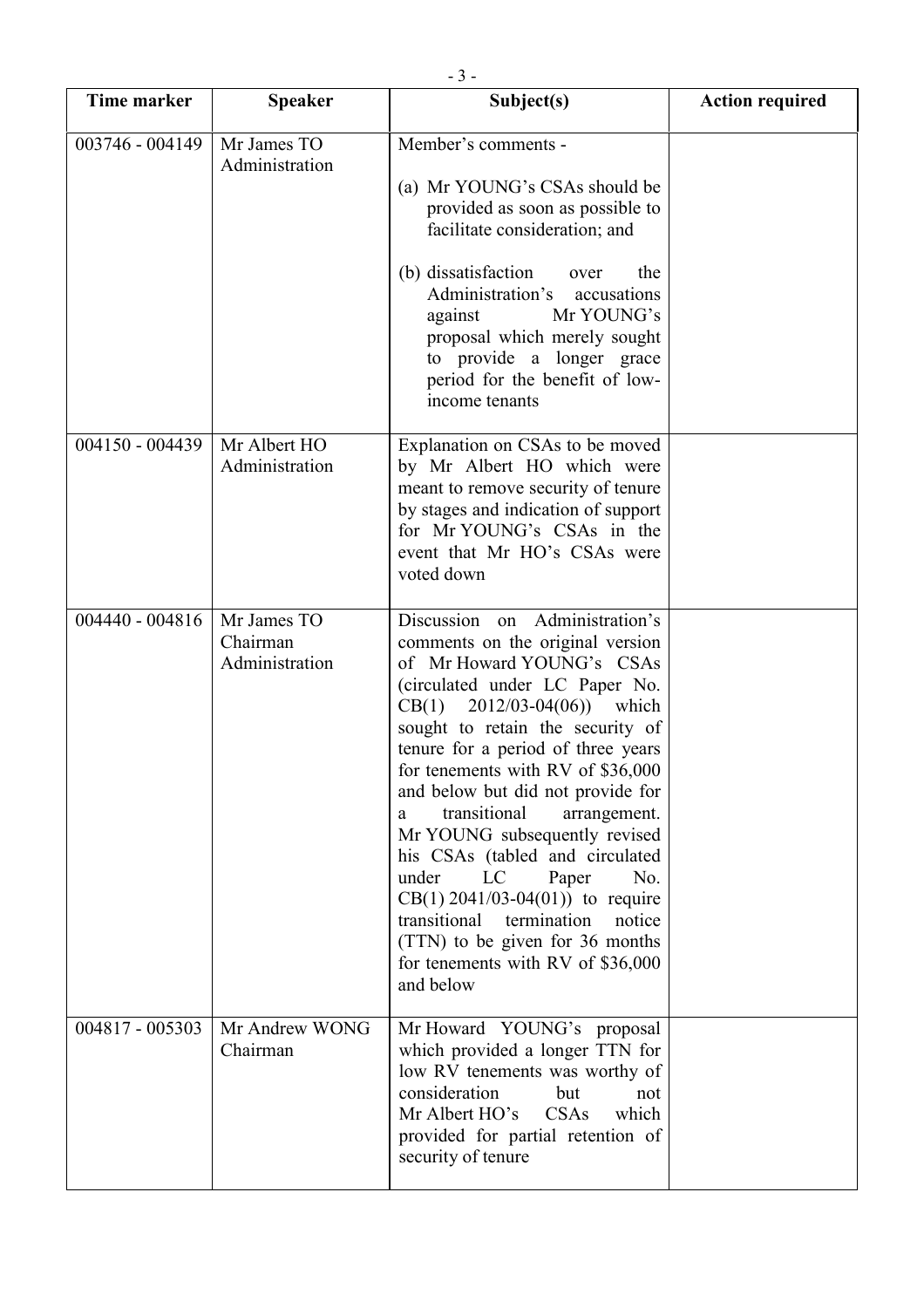| Time marker       | <b>Speaker</b>                    | Subject(s)                                                                                                                                                                                                                     | <b>Action required</b> |
|-------------------|-----------------------------------|--------------------------------------------------------------------------------------------------------------------------------------------------------------------------------------------------------------------------------|------------------------|
| 005304 - 005347   | Mr CHAN Kam-lam                   | (a) Support the<br>of<br>principle<br>removal of security of tenure<br>at one go and object against<br>partial retention as proposed<br>by Mr Howard YOUNG; and<br>(b) Need to have sight of the<br>finalized<br>version<br>of |                        |
|                   |                                   | Mr YOUNG's CSAs before<br>making a decision                                                                                                                                                                                    |                        |
| 005348 - 005419   | Mr James TO                       | Members of the Democratic Party<br>upheld the need for partial<br>retention of security of tenure<br>which would be subject to review<br>after a few years                                                                     |                        |
| $005420 - 005436$ | Mr Albert HO                      | Objection against Third Reading<br>of Bill if CSAs proposed by<br>members were all voted down                                                                                                                                  |                        |
| 005437 - 005559   | Mr Andrew WONG                    | Support for retention of security of<br>tenure but not partial retention as<br>proposed by Mr Albert HO                                                                                                                        |                        |
| 005600 - 010027   | ALA1<br>Chairman<br>Mr James TIEN | ALA1's explanation on second<br>version of Mr Howard YOUNG's<br>CSAs and issues to be resolved -<br>(a) how to deal with existing<br>tenancies with fixed terms<br>expiring after 36 months;                                   |                        |
|                   |                                   | (b) need to define rateable value<br>of premises, and consider<br>application to sublet and part-<br>let premises; and                                                                                                         |                        |
|                   |                                   | (c) need to consider whether the<br>specific<br>for<br>grounds<br>repossession, such as<br>self-<br>occupation,<br>would<br>apply<br>during the three-year TTN                                                                 |                        |
|                   |                                   | Mr James TIEN's explanation that<br>the RVs would be based on the<br>valuation<br>list<br>declared<br>in<br>March 2004 and would not be<br>subject to change                                                                   |                        |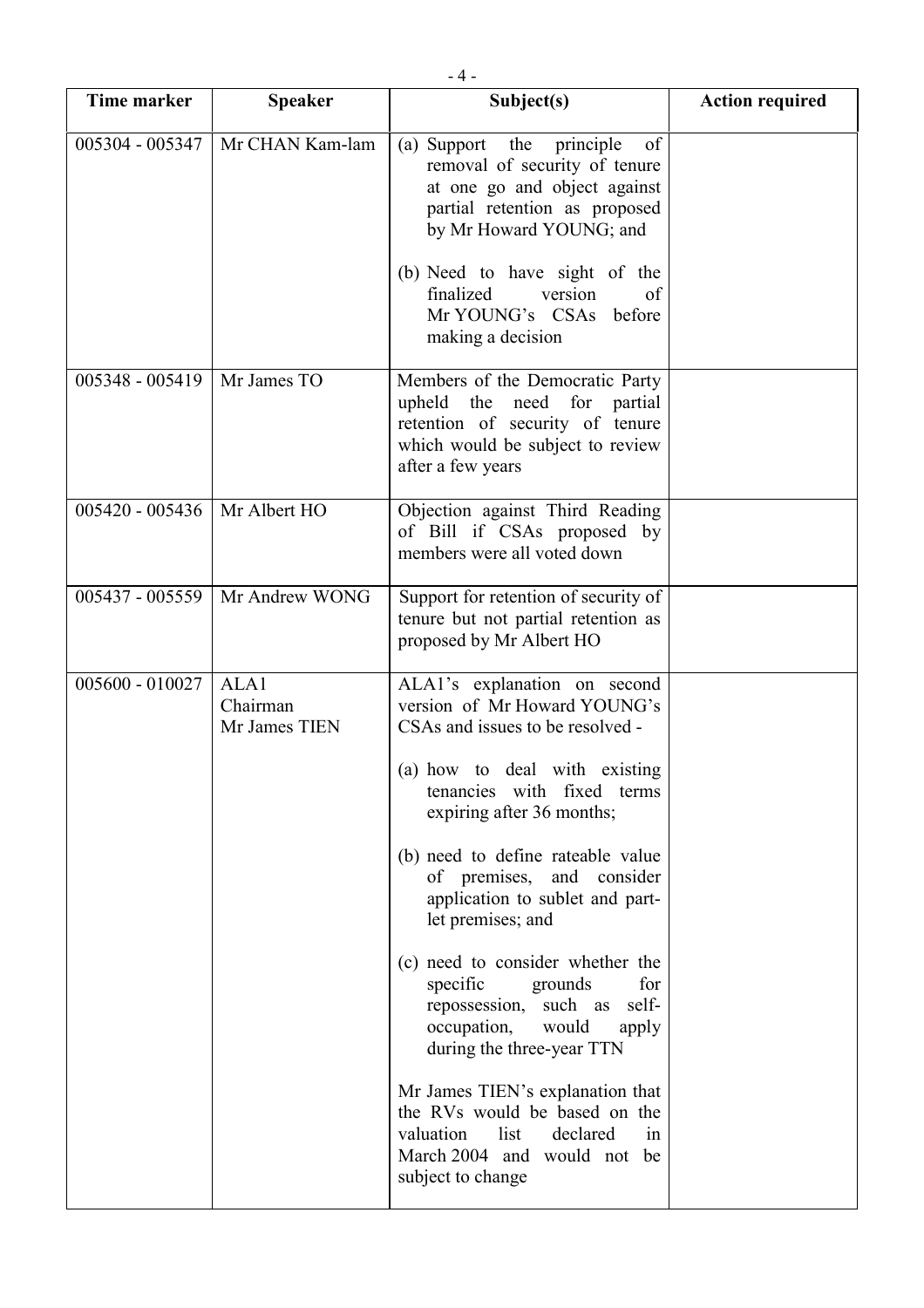| <b>Time marker</b> | <b>Speaker</b>                                                | Subject(s)                                                                                                                                                                                                                                                                                                                                                                                                                                                                                                                                                                                                                                                                                                                                                                                                                                                                                                                                                                                                                                      | <b>Action required</b> |
|--------------------|---------------------------------------------------------------|-------------------------------------------------------------------------------------------------------------------------------------------------------------------------------------------------------------------------------------------------------------------------------------------------------------------------------------------------------------------------------------------------------------------------------------------------------------------------------------------------------------------------------------------------------------------------------------------------------------------------------------------------------------------------------------------------------------------------------------------------------------------------------------------------------------------------------------------------------------------------------------------------------------------------------------------------------------------------------------------------------------------------------------------------|------------------------|
| 010028 - 010341    | ALA1<br>Chairman<br>Mr James TIEN<br>Administration           | Discussion on clause $5C(2)(b)$<br>under the original version of<br>Mr Howard YOUNG's<br><b>CSAs</b><br>regarding the application of RVs<br>in premises which had not been<br>included in the 2004-05 valuation<br>list                                                                                                                                                                                                                                                                                                                                                                                                                                                                                                                                                                                                                                                                                                                                                                                                                         |                        |
| $010342 - 011435$  | Chairman<br>Administration<br>Mr James TIEN<br>Mr Andrew WONG | Administration's concern about<br>the practical problems associated<br>with<br>Mr Howard YOUNG's<br>$CSAs -$<br>(a) landlords and tenants who had<br>entered into tenancies before<br>the commencement date but<br>whose premises had not been<br>valuated would need to apply<br>to the Rating and Valuation<br>Department<br>(RVD)<br>for<br>individual<br>assessment.<br>It<br>would be unreasonable<br>for<br>them to defer commencement<br><b>RV</b><br>of<br>lease<br>until<br>the<br>assessment was known;<br>(b) it would be easier if new<br>tenancies<br>and tenancies of<br>properties completed after the<br>commencement date<br>were<br>exempted from the application<br>of the CSAs as otherwise there<br>might be a bunching effect on<br>$RVD$ ;<br>(c) there were problems associated<br>part-let<br>sub-let<br>with<br><b>or</b><br>individual<br>premises<br>as<br>assessment was required based<br>on actual area; and<br>(d) there were premises, such as<br>village houses which could be<br>exempted from assessment to |                        |
|                    |                                                               | rates                                                                                                                                                                                                                                                                                                                                                                                                                                                                                                                                                                                                                                                                                                                                                                                                                                                                                                                                                                                                                                           |                        |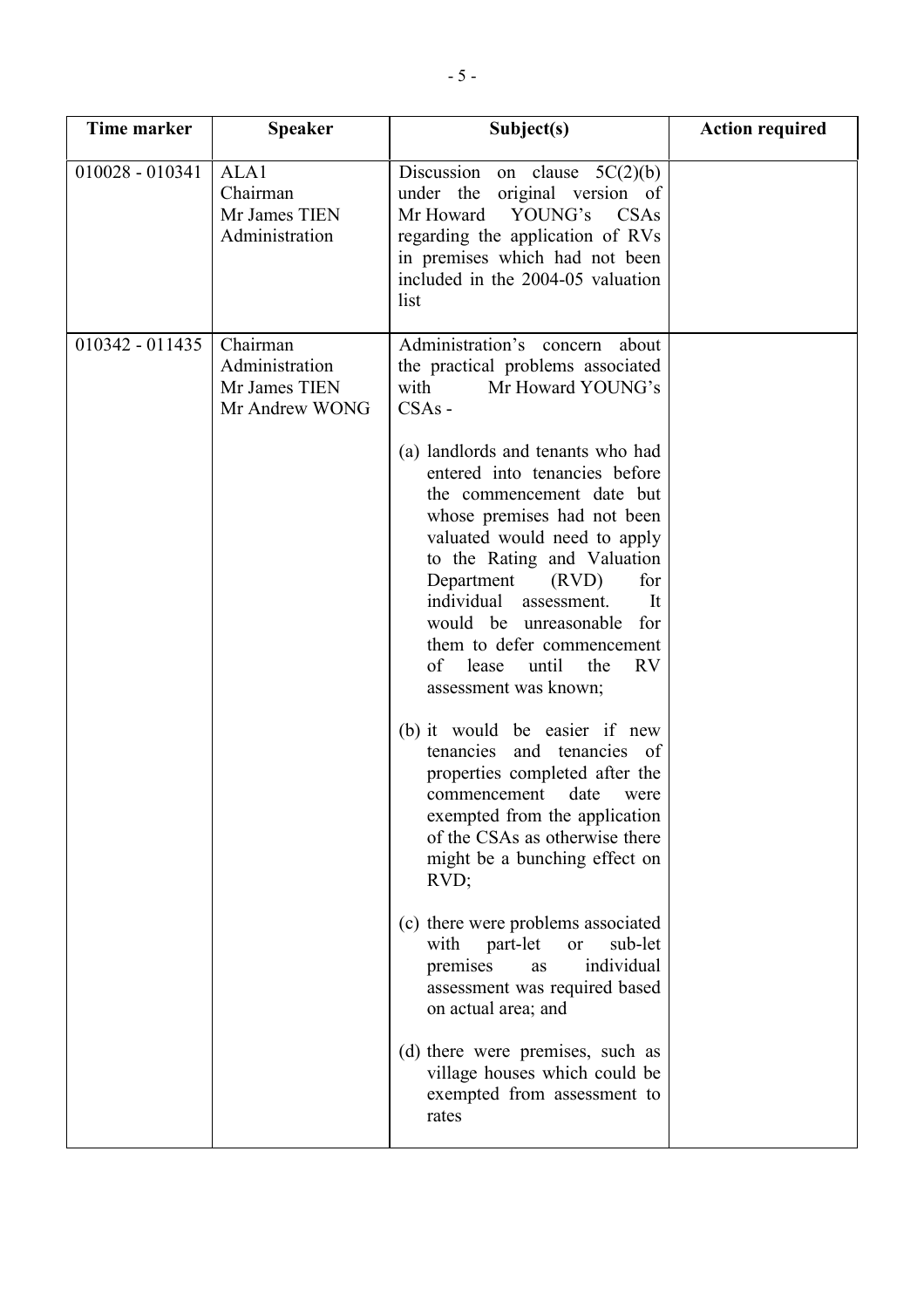| <b>Time marker</b> | <b>Speaker</b>          | Subject(s)                                                                                                                                                                                                                                                                 | <b>Action required</b> |
|--------------------|-------------------------|----------------------------------------------------------------------------------------------------------------------------------------------------------------------------------------------------------------------------------------------------------------------------|------------------------|
|                    |                         | Mr James TIEN's confirmation<br>that the legislative intent of the<br>CSAs was to protect tenants of<br>tenancies.<br>existing<br><b>New</b><br>tenancies<br>and<br>tenancies<br>of<br>properties completed after<br>the<br>commencement date would<br>be<br>exempted.     |                        |
| $011436 - 011535$  | Chairman<br>Mr James TO | Need for Administration to assist<br>members in refining the drafting<br>of CSAs                                                                                                                                                                                           |                        |
| 011536 - 011728    | Mr Andrew WONG          | Need for early provision of CSAs<br>Administration's<br>the<br>for<br>consideration                                                                                                                                                                                        |                        |
| 011729 - 011938    | Administration          | (a) Explanation on valuation of<br>part-let premises;<br>(b) Need to add the word "and"<br>between clause $5C(1)(a)$ and<br>(b) in the original version of<br>LP's CSAs; and<br>(c) Request for early provision of<br>finalized<br>version<br>of<br>Mr Howard YOUNG's CSAs |                        |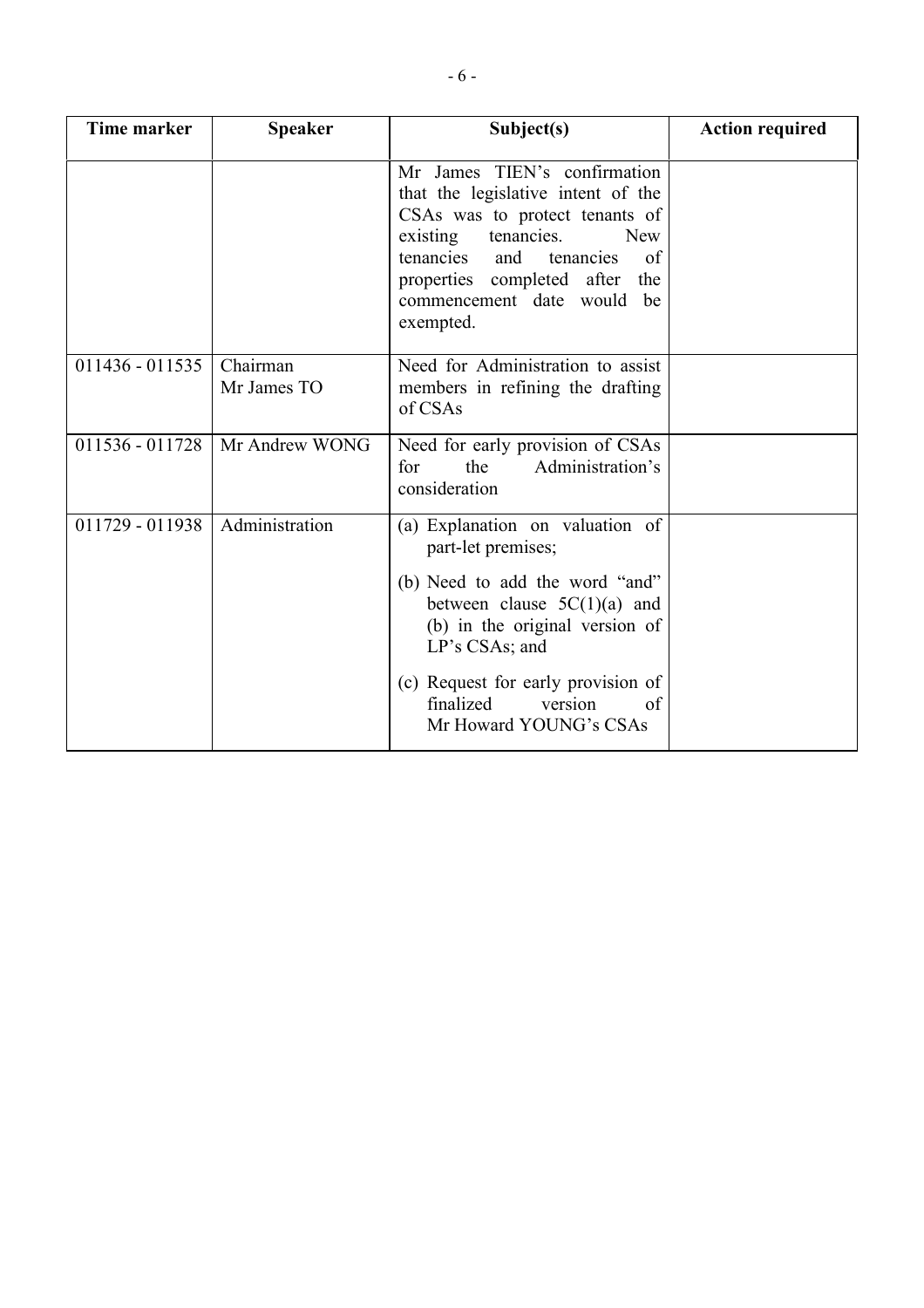| Time marker                     | <b>Speaker</b>                                              | Subject(s)                                                                                                                                                                                                                                                                              | <b>Action required</b> |
|---------------------------------|-------------------------------------------------------------|-----------------------------------------------------------------------------------------------------------------------------------------------------------------------------------------------------------------------------------------------------------------------------------------|------------------------|
| 011939 - 013100                 | Chairman<br>Mr James TO<br>Mr Andrew WONG<br>Administration | Discussion on CSAs, regarding the<br>applicability of TTN to persons<br>residing with the tenant at the time<br>of the tenant's death, to be moved<br>by Mr James TO (to any person),<br>Mr Albert HO (to siblings and<br>personal representatives),<br>and<br>Mr Fred LI (to siblings) |                        |
|                                 |                                                             | Administration's response -                                                                                                                                                                                                                                                             |                        |
|                                 |                                                             | (a) the proposed CSAs should be<br>simple to<br>administer<br>and<br>would<br>lead<br>not<br>to<br>unforeseeable consequence as<br>transitional<br>they were<br>1n<br>nature;                                                                                                           |                        |
|                                 |                                                             | (b) Mr Fred LI's CSAs were<br>considered<br>more acceptable<br>compared to the other two as<br>similar provisions were also<br>available in other legislation;                                                                                                                          |                        |
|                                 |                                                             | scopes of the CSAs<br>$(c)$ the<br>proposed by Mr James TO and<br>Mr Albert HO were too wide<br>and might lead to litigation as<br>result of difficulties in<br>a -<br>determining the entitlement;<br>and                                                                              |                        |
|                                 |                                                             | (d) extension of TTN to three<br>years would increase the size<br>of the problem                                                                                                                                                                                                        |                        |
| 013101 - 013147   Mr James TIEN |                                                             | (a) Support for Mr Fred LI's<br>CSAs but not Mr James TO's<br>CSAs which were considered<br>too wide in scope; and                                                                                                                                                                      |                        |
|                                 |                                                             | (b) Need<br>consider<br>to<br>Mr Albert HO's CSAs                                                                                                                                                                                                                                       |                        |